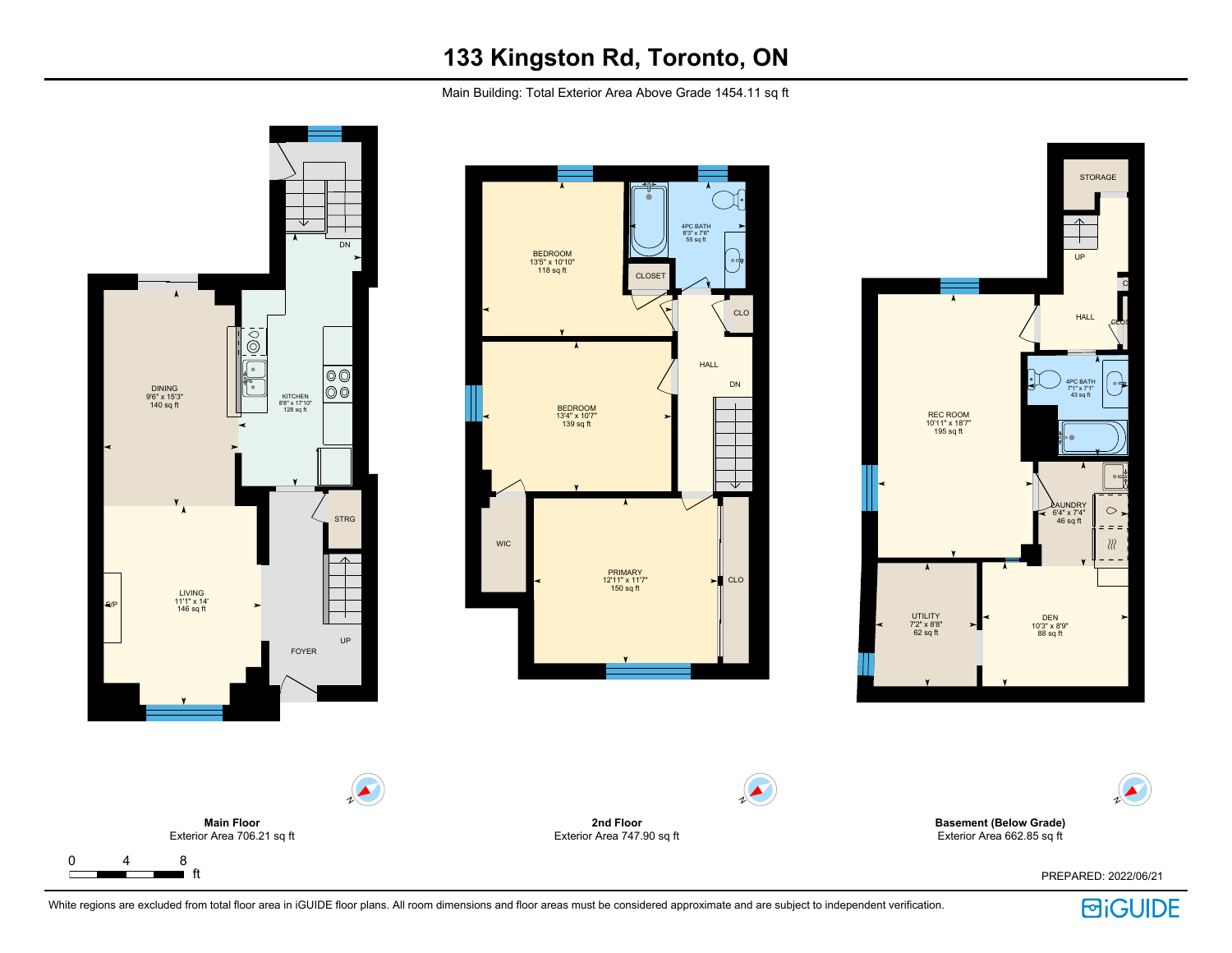**Main Floor** Exterior Area 706.21 sq ft Interior Area 566.79 sq ft





ft PREPARED: 2022/06/21

0 3 6

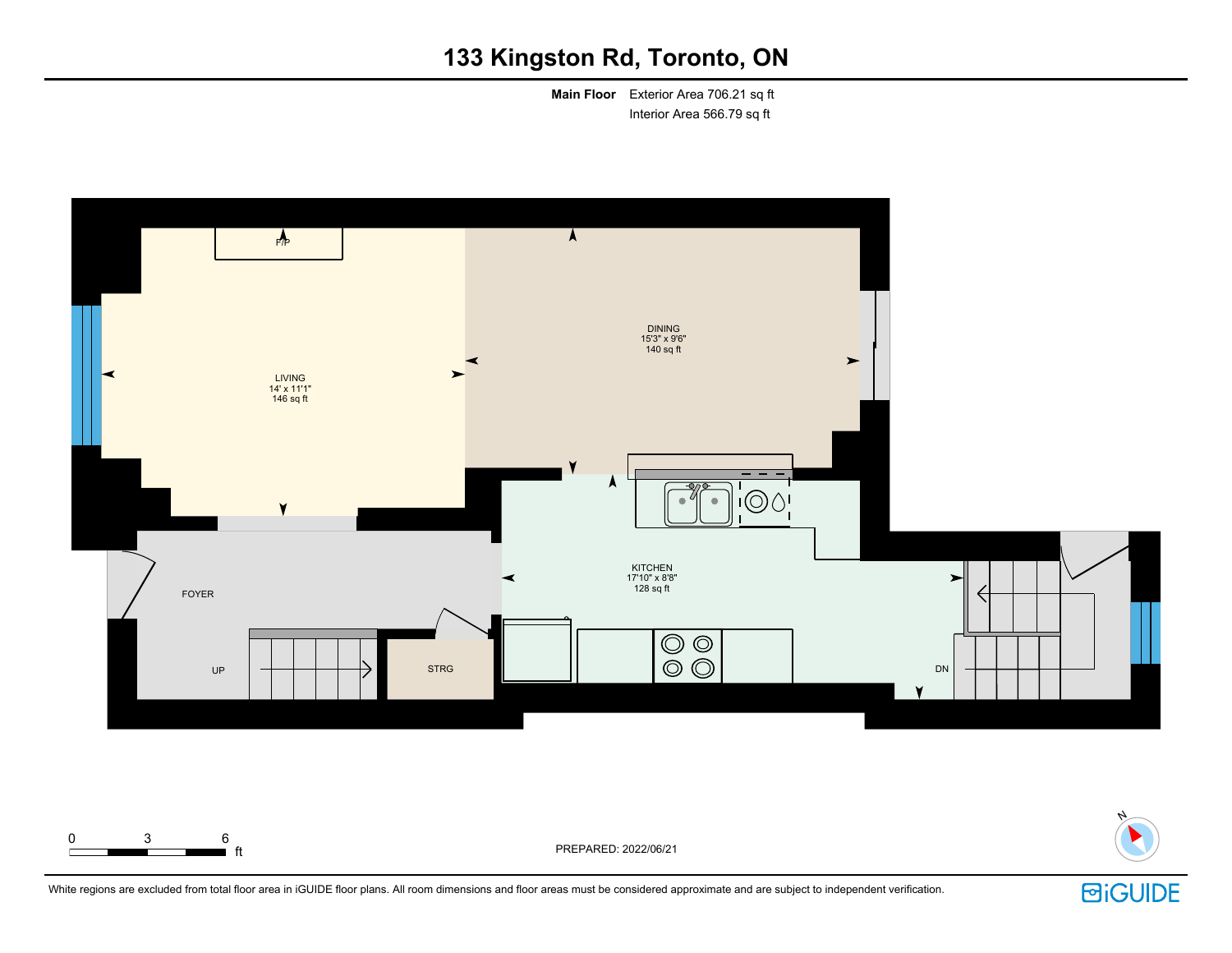**2nd Floor** Exterior Area 747.90 sq ft Interior Area 620.82 sq ft



**i** ft **ft** PREPARED: 2022/06/21



White regions are excluded from total floor area in iGUIDE floor plans. All room dimensions and floor areas must be considered approximate and are subject to independent verification.

0 3 6

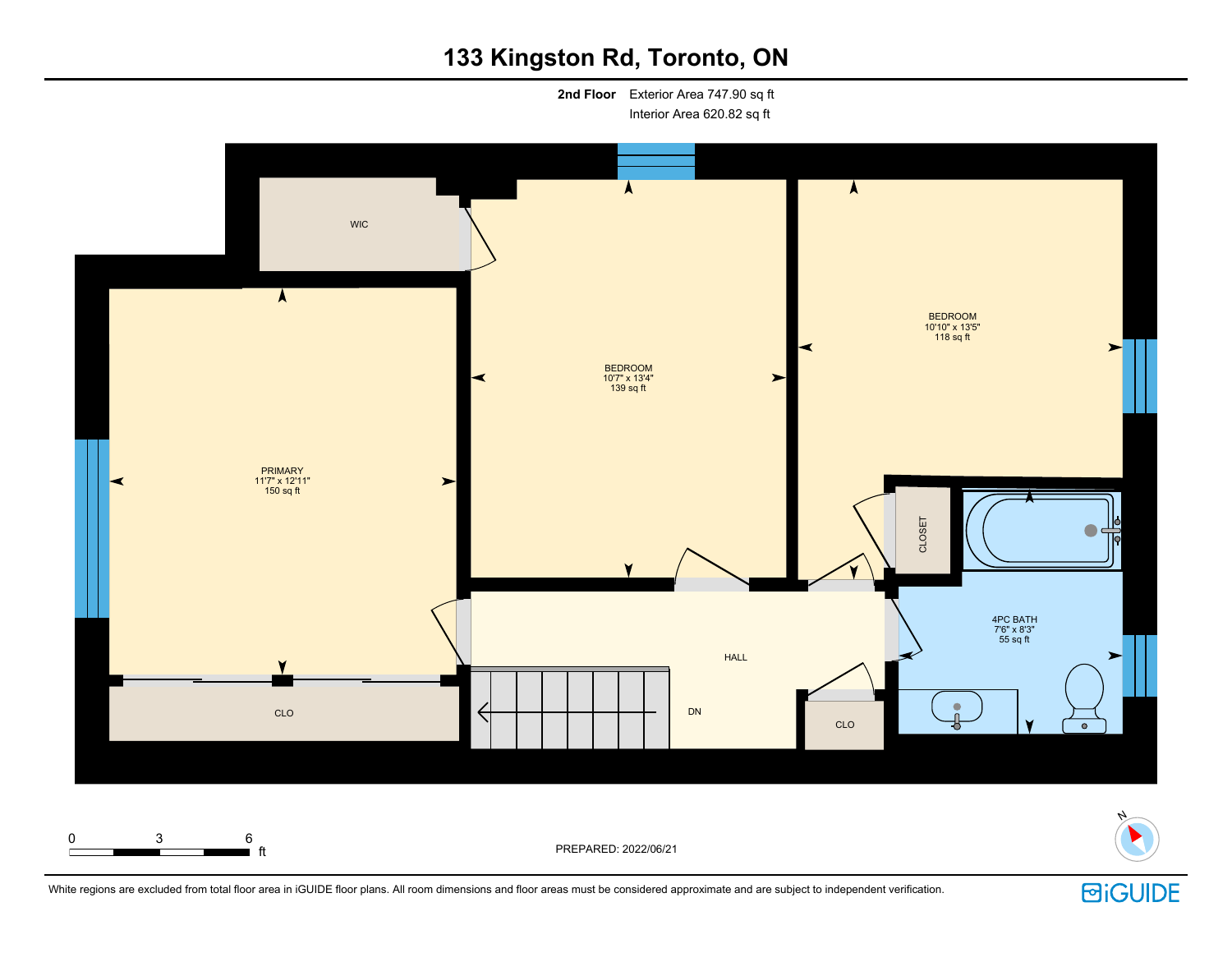**Basement (Below Grade)** Exterior Area 662.85 sq ft Interior Area 531.43 sq ft





ft PREPARED: 2022/06/21



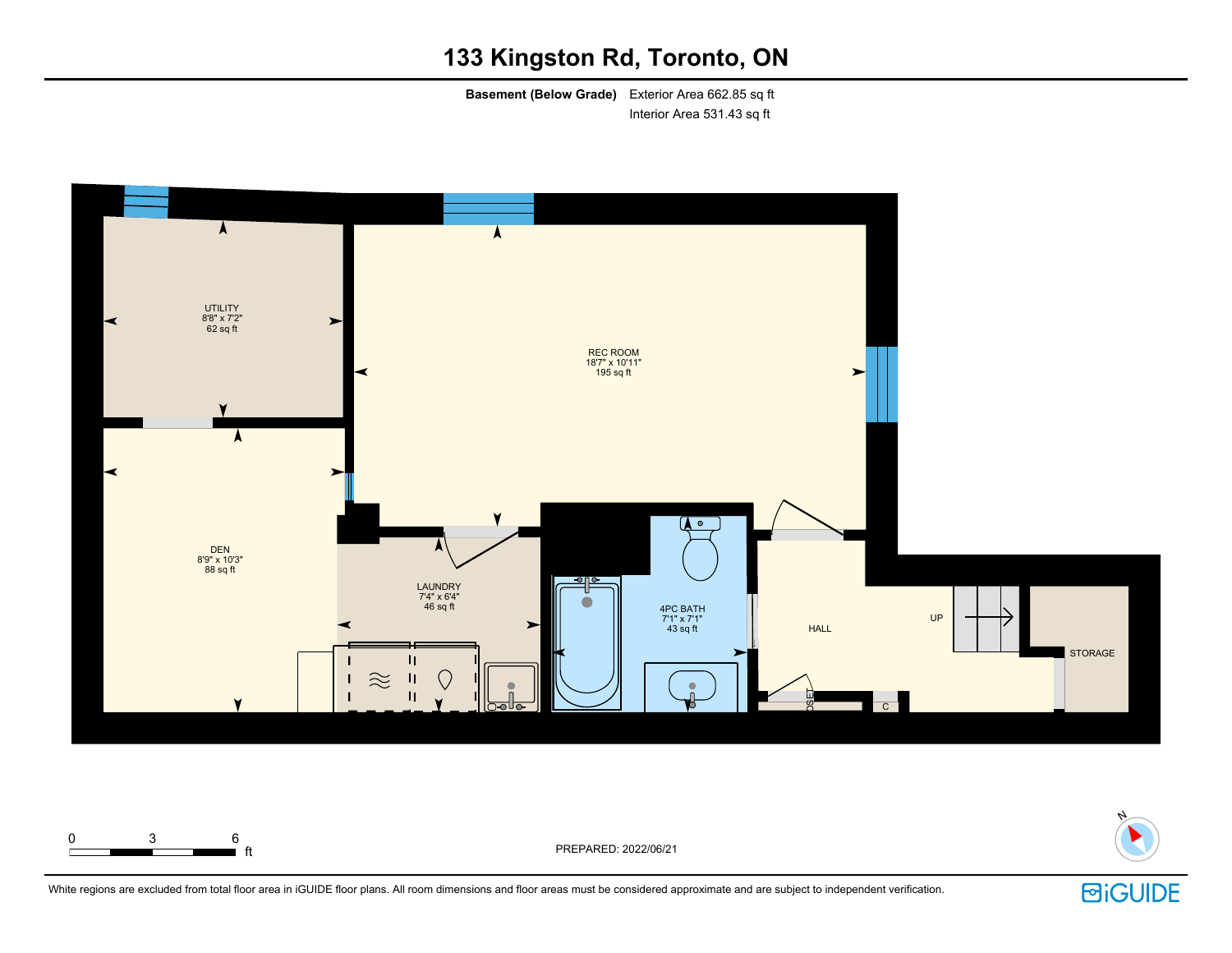# **Property Details**

#### **Room Measurements**

Only major rooms are listed. Some listed rooms may be excluded from total interior floor area (e.g. garage). Room dimensions are largest length and width; parts of room may be smaller. Room area is not always equal to product of length and width.

### **Main Building**

MAIN FLOOR Dining: 9'6" x 15'3" | 140 sq ft Kitchen: 8'8" x 17'10" | 128 sq ft Living: 11'1" x 14' | 146 sq ft

## 2ND FLOOR

4pc Bath: 8'3" x 7'6" | 55 sq ft Bedroom: 13'4" x 10'7" | 139 sq ft Bedroom: 13'5" x 10'10" | 118 sq ft Primary: 12'11" x 11'7" | 150 sq ft

## BASEMENT

4pc Bath: 7'1" x 7'1" | 43 sq ft Den: 10'3" x 8'9" | 88 sq ft Laundry: 6'4" x 7'4" | 46 sq ft Rec Room: 10'11" x 18'7" | 195 sq ft Utility: 7'2" x 8'8" | 62 sq ft

### **Floor Area Information**

Floor areas include footprint area of interior walls. All displayed floor areas are rounded to two decimal places. Total area is computed before rounding and may not equal to sum of displayed floor areas.

## **Main Building**

MAIN FLOOR Interior Area: 566.79 sq ft Perimeter Wall Thickness: 13.8 in Exterior Area: 706.21 sq ft

### 2ND FLOOR

Interior Area: 620.82 sq ft Perimeter Wall Thickness: 13.8 in Exterior Area: 747.90 sq ft

# BASEMENT (Below Grade)

Interior Area: 531.43 sq ft Perimeter Wall Thickness: 13.8 in Exterior Area: 662.85 sq ft

### **Total Above Grade Floor Area, Main Building**

Interior Area: 1187.61 sq ft Exterior Area: 1454.11 sq ft